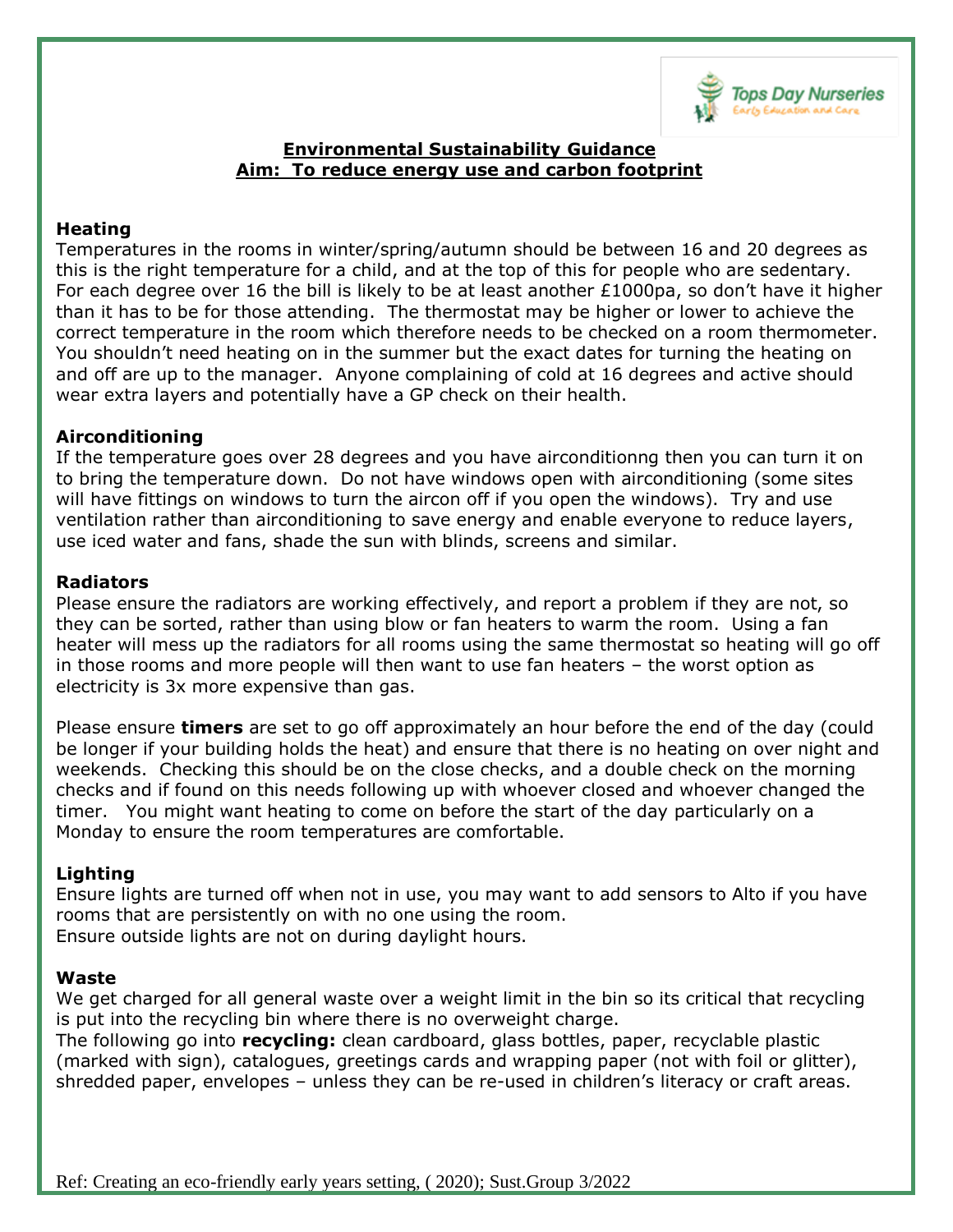The following go into the **general waste**: broken toys, used paper towels and tissues, pet waste, wooden sticks/skewers, carrier bags/plastic bags and non recyclable plastic like film although these should not have been allowed into nursery in the first place. Broken glass and crockery wrapped in paper, small amount of gardening waste.

**White goods** go to the tip if not collected by supplier. (large items may need collecting by maintenance)

Batteries go into the secure battery box and then to the Hub

Pens and biros go into the pen box and then to the Hub unless reused internally.

You are encouraged to have other recycling boxes to suit your team.

If you have a **food waste** bin then all waste food goes into that bin, if not try and use composting and wormers to reduce **vegetable** food waste but using a rat proof, off the ground composting bin which every site should have. If there is a lot of foodwaste from meals please let catering know so supplies/menus can be adjusted. Anything remaining has to be into general waste.

## **Nappies, wipes and disposable PPE/Sanitary products**

"Disposable" plastic products go into the yellow bin – but try and encourage parents to use washable nappies until washable nappies introduced for the nursery/laundry hub at which point no one-use items on site please, other than for emergencies. Home/nursery made wipes go into the yellow bags with other offensive waste.

### **Water**

Ensure taps are turned off after use, or turn off themselves after use. Ensure the water butts are connected, and are used for watering plants. Any dripping taps or leaks please put on Alto for maintenance to do as a priority.

## **Aerosols**

Please don't use them, really bad for childrens lungs. Use natural airfresheners – see the purchasing policy.

## **Dairy and Meat**

We are gradually changing to a plant based diet for the children, but meanwhile the spend on dairy and meat is being monitored with the aim of reducing it. Please do not buy either with Tops funds for staff celebrations or parent events. If children are not drinking the dairy milk paid for by the government please reduce the order. Oat milk may be bought for staff but not dairy milk please.

# **Clothes**

You are encouraged to have a rack of coats and other clothes for parents to swop, but items left for long periods to go to the charity shop or clothes recycling boxes.

## **Plants**

We would encourage you to have as many non-toxic plants, inside and outside as possible, to help clean the air and produce oxygen. [Click here](https://schoolgardening.rhs.org.uk/resources/info-sheet/a-checklist-of-potentially-harmful-plants) for more information on plants that are potentially harmful from the Royal Horticultural Society (RHS). The RHS website also has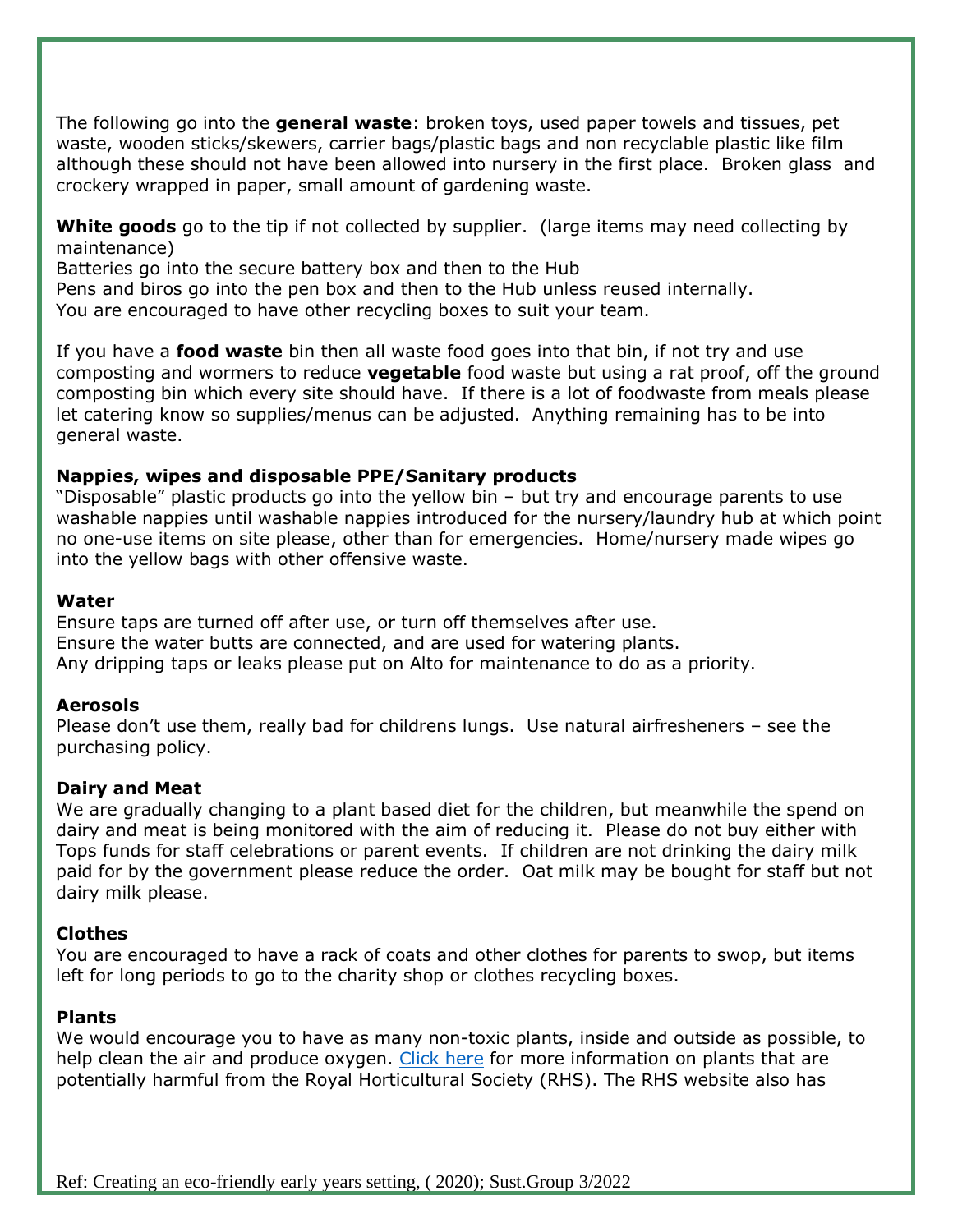some great activities and infomartion sheets for gardening. Ideally do some gardening every day.

#### **Biodiversity**

We would encourage you to have a bug hotel and to role model respect of insects, animals and the environment. Supporting bugs and butterflies with planting marigolds and similar is great.

### **Animal care**

We must demonstrate best practice in order to show we are trustworthy also with children so do study what is required for all pets whether fish, snails or small animals and see the Risk Assessment Policy and care sheets in the H&S folder. No baby animals or birds to be bought for the setting without their mother (eg chicken or duck eggs to incubate), rather look to the wild or set up nesting boxes in the garden to observe these more naturally.

### **One use plastic**

Such as water bottles, balloons, pop bottles, plastic bags, nappy bags, cling film, glitter, straws, plastic cultery and crockery, plastic "gems" for craft, etc. are all banned on site. Please use alternatives such as petals and leaves/twigs, covers, and wet bags. Colleagues are encouraged to make their lunches on site or join cooked meals,rather than buying convenience packed food on the way in, which is why lunch bags and sporks are provided by the company. No balloons at staff festivities please, and certainly no photographs on facebook showing any one-use plastic in use specifically including balloons.

#### **Party hampers**

You are encouraged to keep and maintain a party hamper for parents to borrow with at least 12 cups, plates, bowls, serving items and decorations so that parents do not need to purchase one-use items for their children's birthday parties. Encourage parents to contribute to this hamper. No balloons please.

#### **Books**

You are encouraged to run a small, free lending library so children can borrow them, as some children do not have books at home.

#### **Nappy hampers and single nappies**

You are encouraged to support parents to try out washable nappies by borrowing the nappy hamper. Where we have single nappies donated please use these for children to go home in/ parents to try at home rather than allowing nursery nappies to go home.

## **Donations**

Do encourage donations of second hand items in good condition that can be used in the nursery such as wooden bricks, books, washable nappies, items for craft, complete puzzles.

## **Scrap store, charity shops, tip shops, car boots, online freeads.**

Do acquire and purchase resources and materials from these places rather than buy new, whenever possible both to save money, but also to reduce waste in the community. All purchases require receipts for accountancy – screenshots and photographs are fine.